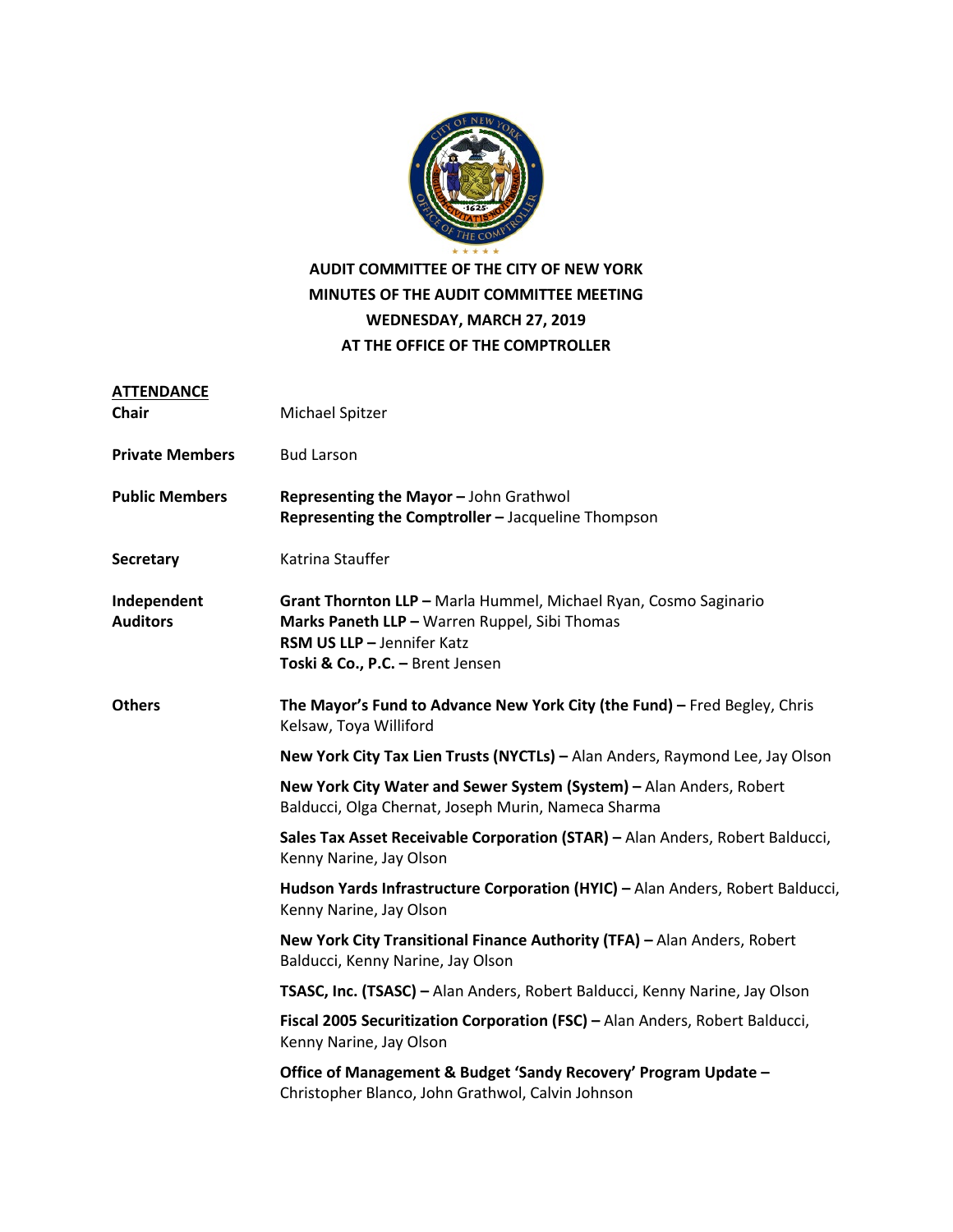**Mayor's Office of Housing Recovery Operations 'Build It Back' Program Update –** Elizabeth Greenstein, Amy Peterson

**New York City Mayor's Office of Operations –** Florim Ardolli, George Davis

**New York City Office of Management & Budget –** Enid Ellis, Xiaochao Jin

**New York City Comptroller's Office –** Camille Arezzo, Carmen Chan, Man Hon Cheung, Manny Kwan, Leonel Ferreira, Timothy Martin, Adel Rophaiel, Jessica Sanchez, Susanna Tregor, Alla Vayner

**New York City Independent Budget Office –** Daniel Huber

**Lepercq, de Neuflize & Co., Inc. –** Thomas Gallagher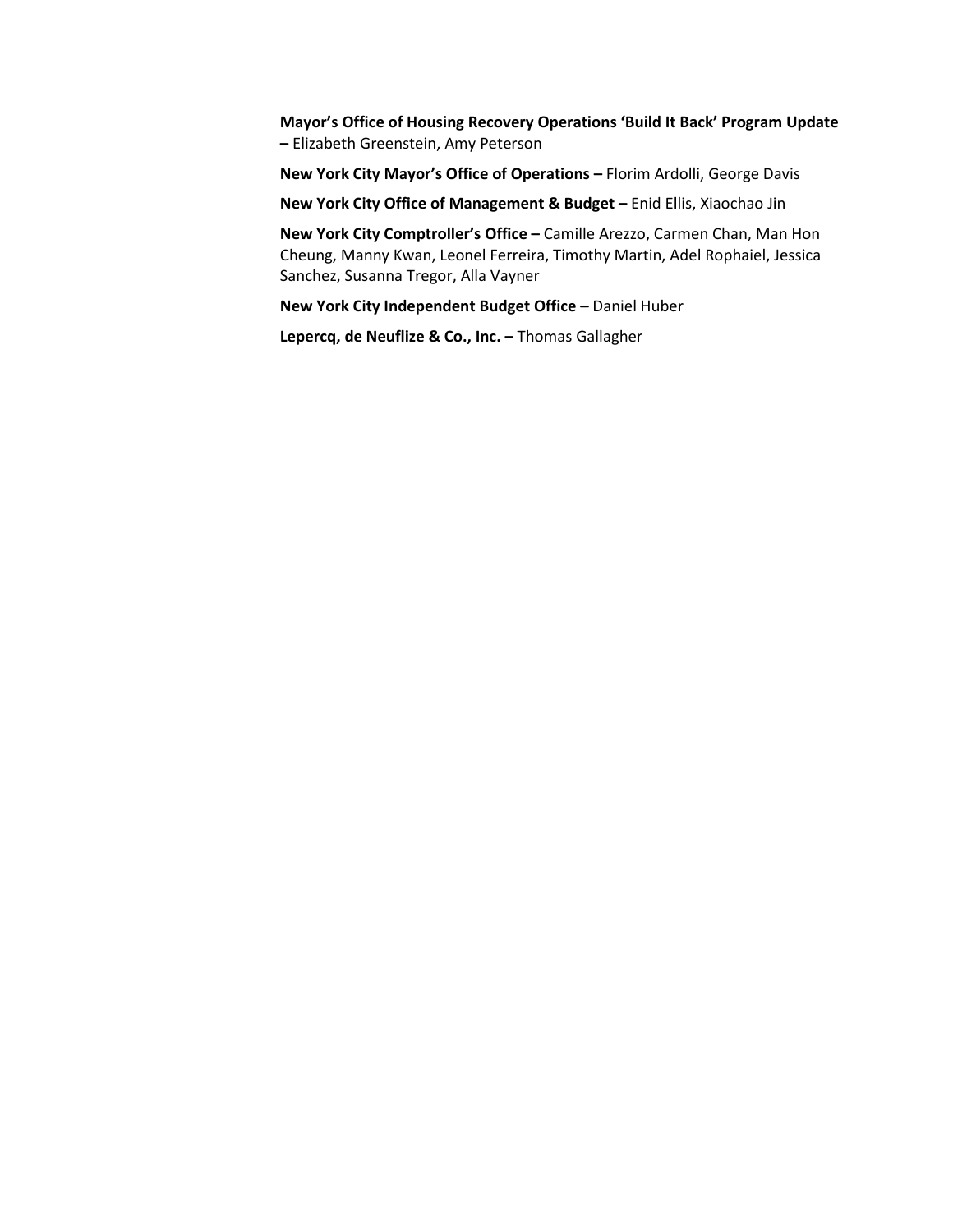## Audit Committee Meeting – March 27, 2019

## **I. Call to Order and Roll Call**

Mr. Michael Spitzer, Chairman of the Audit Committee, called the meeting to order at 9:30 a.m.

Ms. Katrina Stauffer, the Audit Committee Secretary, took roll call; a quorum was present.

# **II. Presentation of the Financial Statements and Management Letters (where applicable)**

The next agenda item was the review of the financial statements and management letters of the following entities for the fiscal year ended June 30, 2018:

- The Mayor's Fund to Advance New York City
- New York City Tax Lien Trusts
- New York City Water and Sewer System
- Sales Tax Asset Receivable Corporation
- Hudson Yards Infrastructure Corporation
- New York City Transitional Finance Authority
- TSASC, Inc.
- Fiscal 2005 Securitization Corporation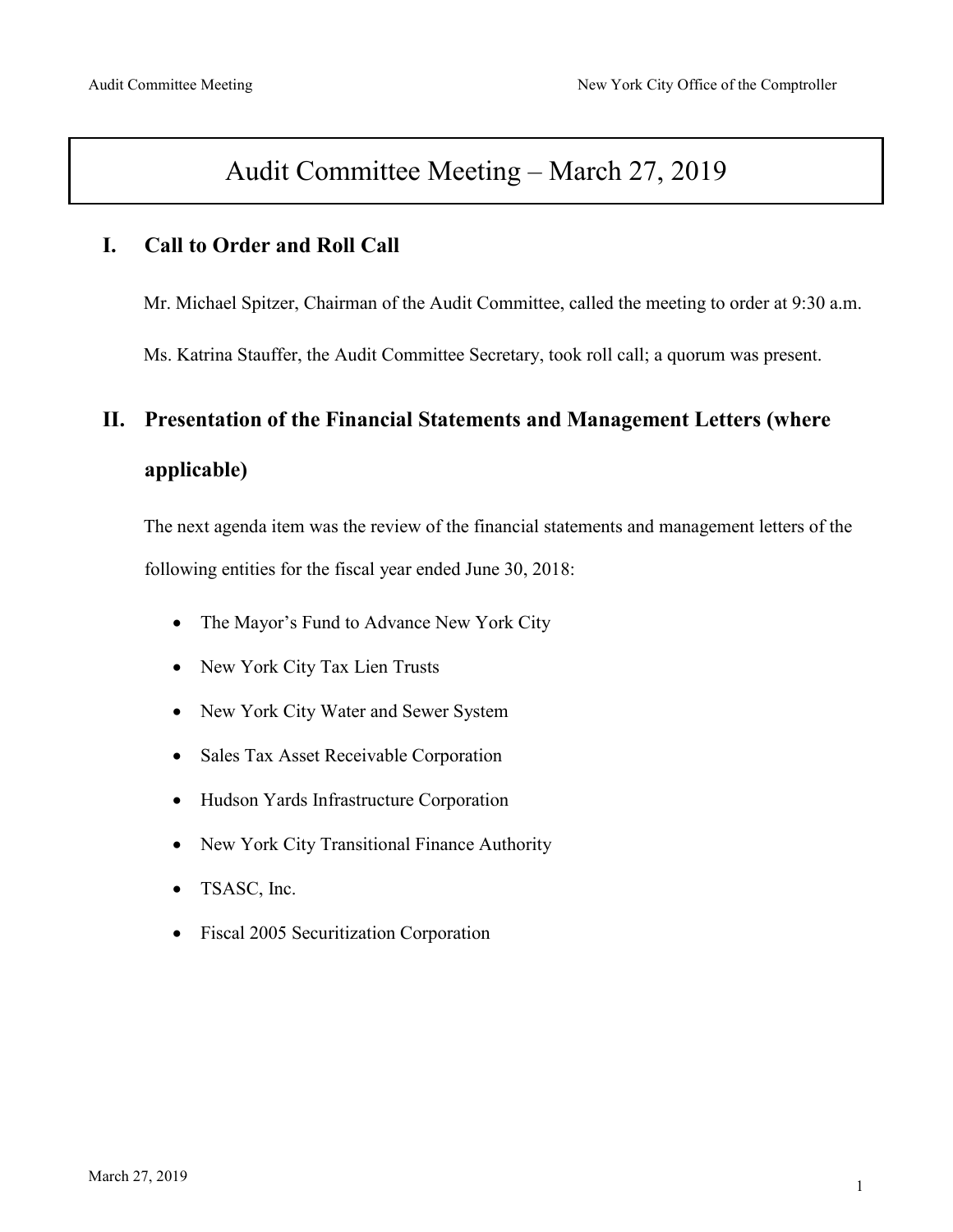#### **The Mayor's Fund to Advance New York City**

Ms. Toya Williford, Executive Director of The Mayor's Fund to Advance New York City (the Fund), introduced the other representatives of the Fund present and Ms. Jennifer Katz from RSM US LLP, the Fund's independent auditors.

The Fund is a 25-year-old not-for-profit organization created by former mayor Rudolph Giuliani to facilitate innovative public/private partnerships. The Fund works with over 30 City agencies and mayoral offices; has over 300 institutional funders, consisting of philanthropic organizations, corporate donors, and individual donors; and is partnered with over a hundred community-based providers to deliver essential City services to vulnerable New Yorkers. The Fund is chaired by City's First Lady, Chirlane McCray, and is governed by a board of directors appointed by the mayor; there are currently seven board members. In addition, the Fund has an advisory board comprised of 54 members appointed by the mayor to help advise on initiatives and provide operational support. The Fund has an Audit Committee of three directors who meet twice a year.

Total revenue was \$21,338,841. Operating expenses were \$20,754,230, which were 14 percent less, primarily due to the closure of the AmeriCorps program. Fiscal Year 2017 financial statements were restated for revenue and expense items due to the receipt of information after the conclusion of the 2017 audit. This amount was \$527,000. At the suggestion of their auditors a quarterly reconciliation process has been instituted to prevent any future restatements. Investment holdings are in mutual funds, more specifically, a low risk short-duration bond

fund. Restricted programming funds are held in this account in accordance with all donor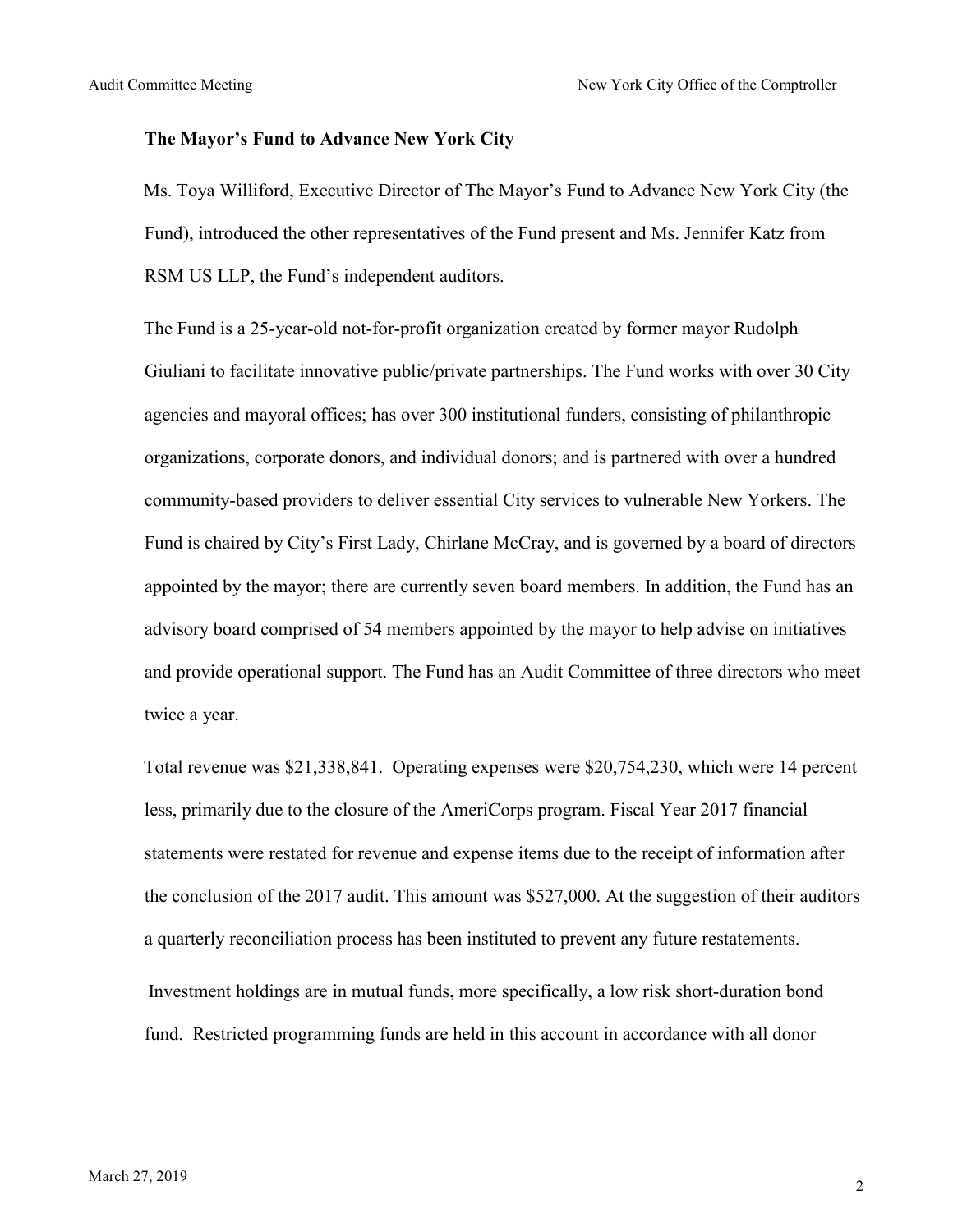stipulations and earn monthly dividends, which can be either re-capitalized or used to replenish un-restricted funds to support operations or additional programming.

The bylaws do not require board approval for specific investment strategy changes. Senior staff and the board convene with the portfolio manager at least once a year to discuss current market conditions and make any changes necessary.

A question and answer session took place after the presentation. Several matters were discussed including:

- The Fund will consider insuring and collateralizing the funds listed on Page 16.
- The disallowance listed on Page 16 is not included in the City's calculation for the disallowance.
- Regarding restrictions on investments: The Fund has investment guidelines and there is a separate report regarding investment compliance.

There being no further questions, Chairman Spitzer thanked the representatives of the Fund for their participation in today's meeting.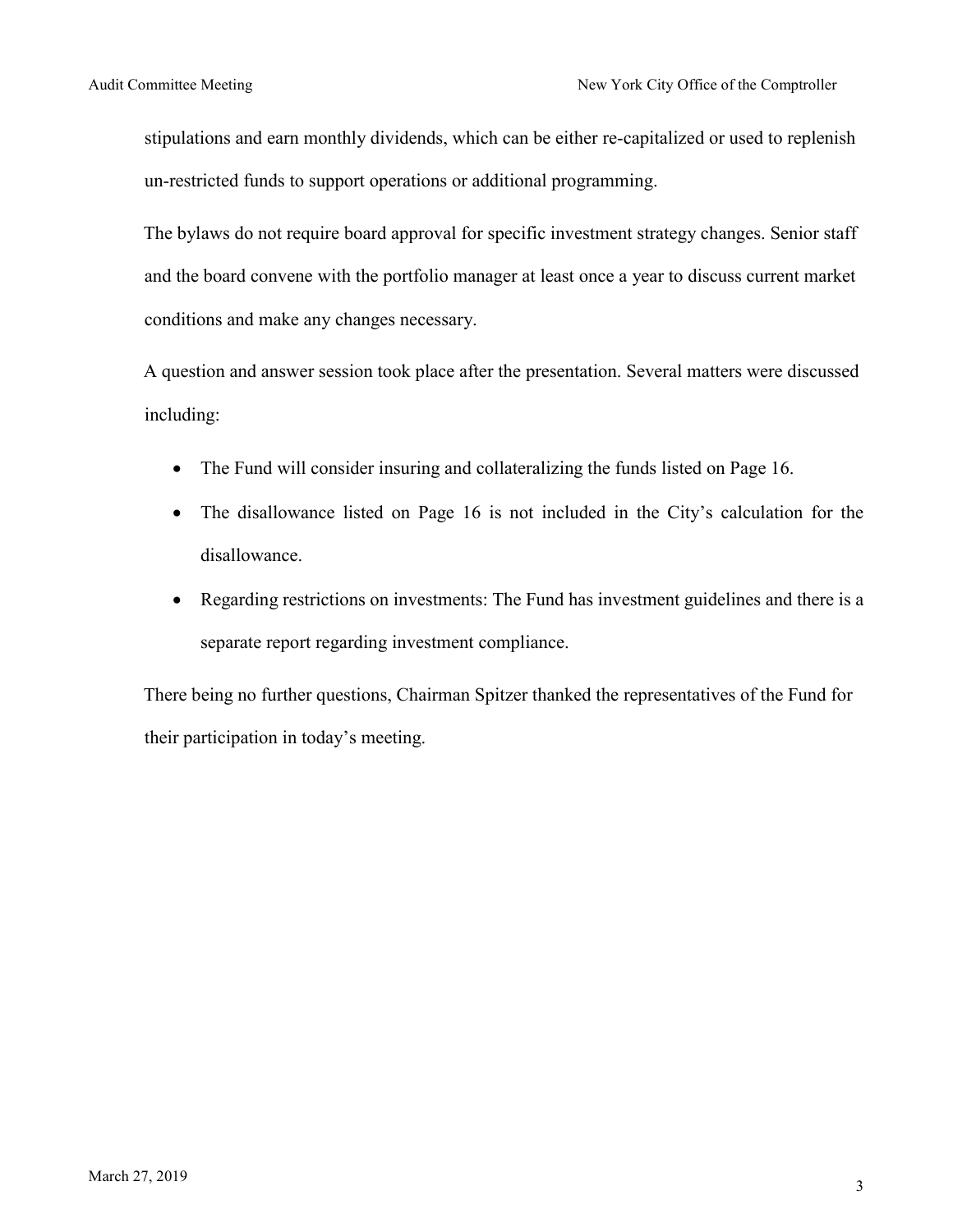#### **New York City Tax Lien Trusts**

Mr. Alan Anders, Deputy Director of the New York City Office of Management and Budget (OMB), introduced the other representatives of the New York City Tax Lien Trusts (NYCTLs) present, and Mr. Brent Jensen of Toski & Company, P.C., NYCTLs' independent auditors for the Trusts listed below:

- NYCTL  $1998-2$
- NYCTL  $2015 A$
- NYCTL  $2016 A$
- NYCTL  $2017 A$
- NYCTL  $2018 A$

The audits resulted in clean, unmodified opinions, with no significant deficiencies, no material weaknesses, and nothing that would be of concern to this Committee. There is nothing considered to lack authoritative guidance.

The allowance and collectability of the receivables in all of the NYCTLs are the most significant items and estimates within the financial statements. There were no difficulties or corrected misstatements or disagreements with management to report. A representation letter was provided as of the opinion date of these financial statements for each one of them and there was no consultation with other accountants in terms of opinion-seeking type items.

The NYCTLs collectively form an enforcement mechanism that assists the City in the collection of delinquent property taxes, water and sewer fees, and other City charges that are lienable against real property. A new NYCTL is formed for each annual lien sale, which purchases liens from the City, in part, from the proceeds of its sale of bonds. Once an NYCTL's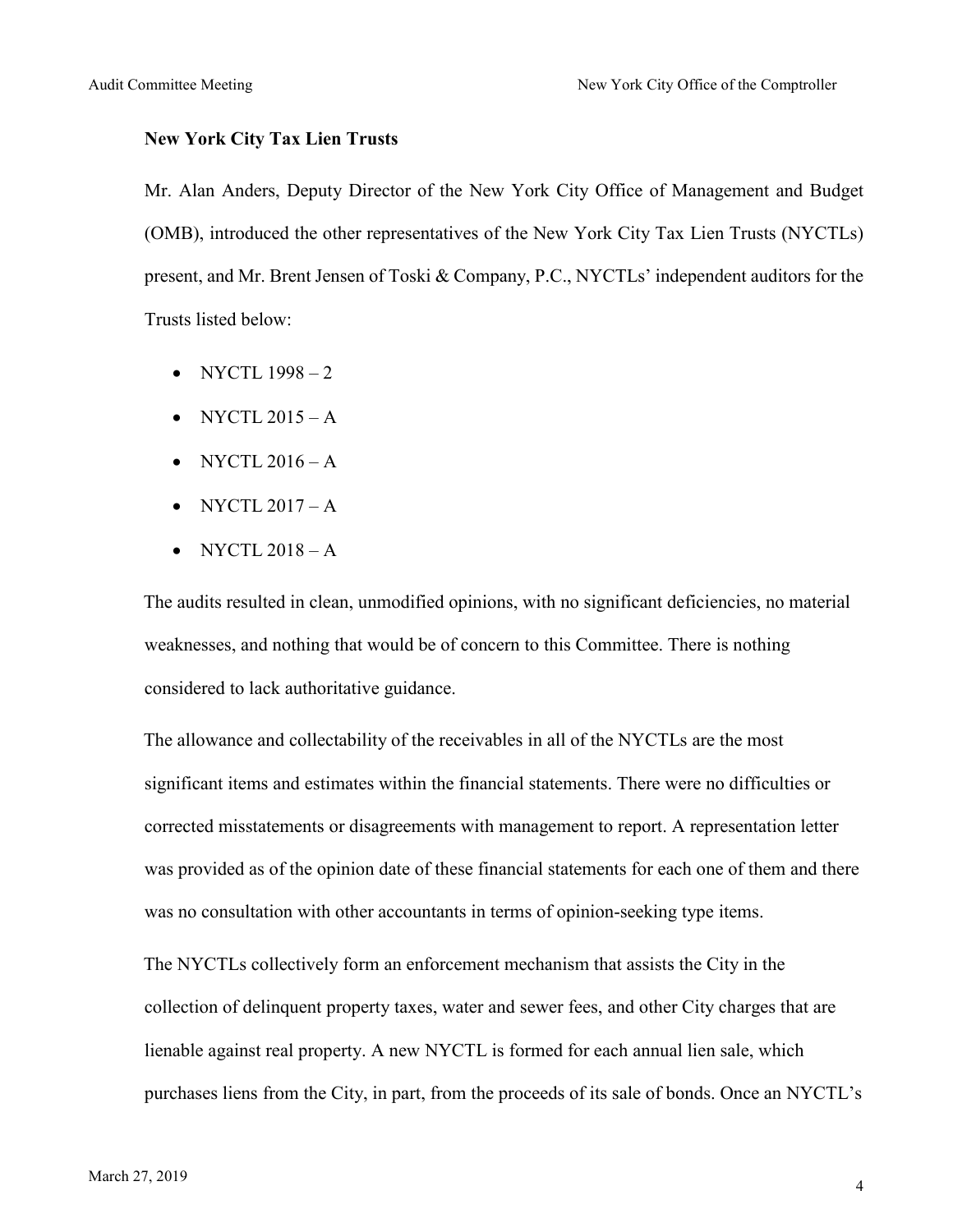bonds are fully repaid, any outstanding tax lien collateral is transferred to the NYCTL 1998-2 Trust, which remits its cash flow to the City on a quarterly basis.

A question and answer session took place after the presentation. Several matters were discussed including:

- Going forward, the volume of distressed liens won't be as significant as in the past.
- The goal of enforcing against distressed liens is clearing these properties and getting them a new chance on productive use.

There being no further questions, Chairman Spitzer thanked the representatives of the NYCTLs for their participation in today's meeting.

#### **New York City Water and Sewer System**

Mr. Robert Balducci, Comptroller of the New York City Municipal Water Finance Authority and representing the New York City Water and Sewer System (the System), introduced the other representatives of the System present and Mr. Warren Ruppel, representative of Marks Paneth, the System's independent auditors.

Mr. Balducci also introduced the other representatives of the Sales Tax Asset Receivable Corporation (STAR), the Hudson Yards Infrastructure Corporation (HYIC), the New York City Transitional Finance Authority (TFA), TSASC, Inc. (TSASC), and the Fiscal 2005 Securitization Corporation (FSC); Mr. Brent Jensen, representative of Toski & Co., P.C. independent auditors for STAR; and Mr. Ruppel, representative of Marks Paneth, the other entities' independent auditors.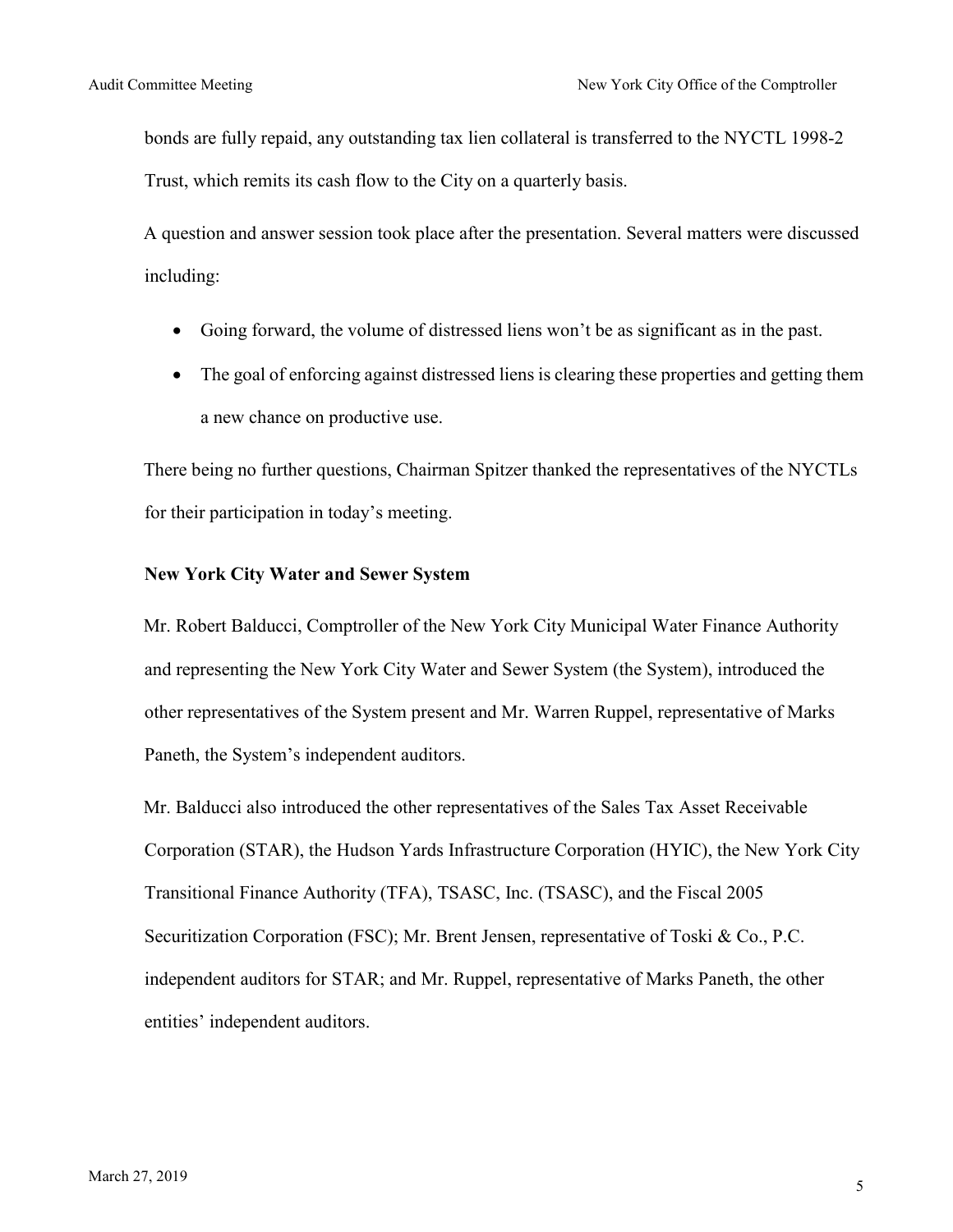The System presented first, as they are not involved with the remaining entities.

\$2.9 billion of bonds were issued, of which \$1.4 billion was used for refunding purposes. The City was reimbursed for \$1.6 billion of capital project costs; approximately \$769 million of outstanding bonds were defeased using current resources. Total revenue for the System was \$3.9 billion.

A question and answer session took place after the presentation. Several matters were discussed including:

- The decrease in unbilled revenue was associated with the mayor-sponsored initiative of a onetime credit for homeowners.
- The GASB Statement No. 83, *Certain Asset Retirement Obligations*, was implemented early and had an effect on the System.

There being no further questions, Chairman Spitzer thanked the representatives of the System for their participation in today's meeting.

#### **New York City Transitional Finance Authority**

The remaining entities were presented by Mr. Jay Olson, Treasurer/Vice President, and Mr. Balducci, Comptroller.

TFA issued \$3.6 billion new money future tax secured (FTS) bonds, and issued \$161.1 million of FTS reoffered bonds. TFA also issued \$500 million of new money BARBS for school capital system and refunded \$1.8 billion of outstanding BARBS. TFA distributed \$4.5 billion of bond proceeds to fund capital improvements, and received a grant from the City of \$2.2 billion, which prepaid debt service in the subsequent year.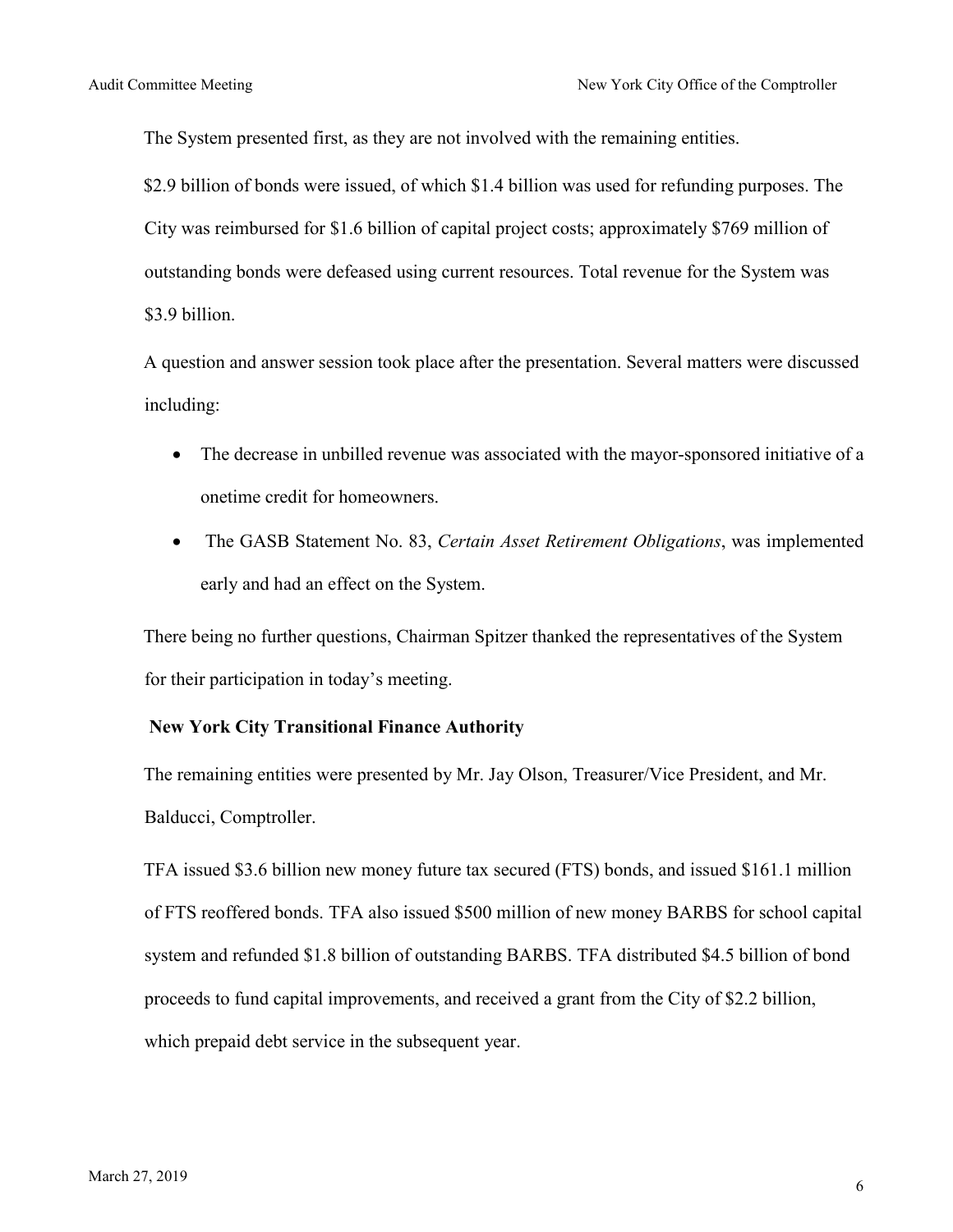TFA paid, for future tax secured bonds, \$1.2 billion of principal and \$1.4 billion of interest. For the Building and Revenue bonds, TFA paid \$184 million of principal and \$386 million of interest.

#### **TSASC, Inc.**

TSASC, Inc. (TSASC) was a corporation created to securitize the City's interest in the nationwide tobacco settlement with tobacco companies. In 2018, TSASC collected \$173 million of settlement revenues; transferred \$109 million to a trust, which is for the benefit of the City; and with the remaining collections paid \$18.6 million of principal and \$53.9 million of interest.

#### **Sales Tax Asset Receivable Corporation**

The Sales Tax Asset Receivable Corporation (STAR) received \$170 million from the Local Government Assistance Corporation, and paid \$79.7 million of principal and \$88.7 million of bond interest.

#### **Fiscal Year 2005 Securitization Corporation**

The Fiscal Year 2005 Securitization Corporation (FSC) was created for a single purpose transaction. High interest rate bonds were refinanced and high yielding securities were used to secure the new bonds and free up \$50 million to the City. The last bonds will be paid in Fiscal Year 2020.

#### **Hudson Yard Infrastructure Corporation**

The Hudson Yard Infrastructure Corporation (HYIC) received \$208 million, incurred \$40 million of project expense, paid \$104 million, and defeased \$30 million in bonds.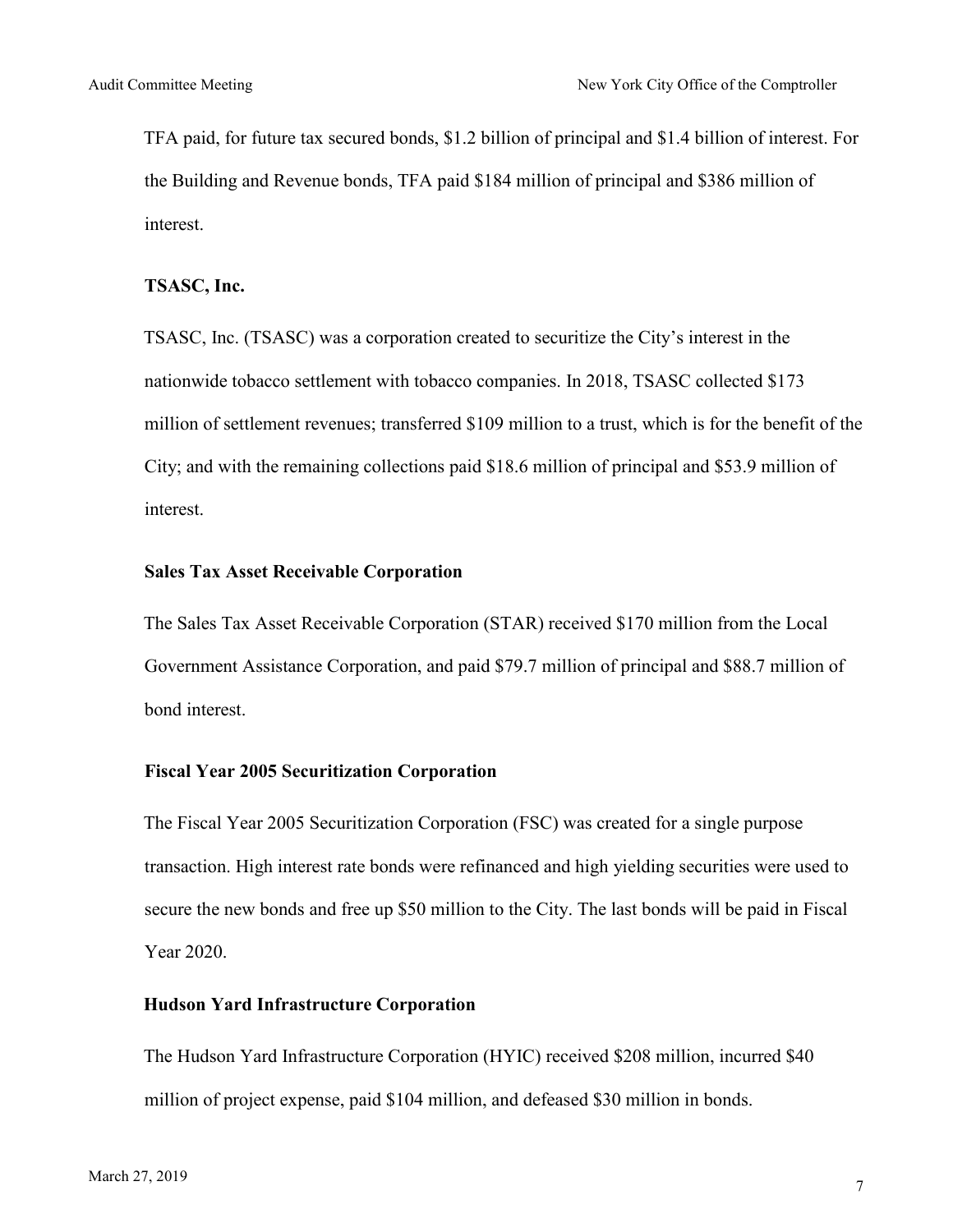There was an unofficial opening of Hudson Yards in March 2019, when the shopping mall opened. The 'Vessel' is open and the 'Shed' will open in April. This project is an expansion of the central business district westward, over the rail vards behind Penn Station, and north to 42<sup>nd</sup> Street. It is combined-use office, residential, and retail space. There are seven towers, four of which are office towers with large footprints. BlackRock, Wells Fargo, and other corporations have moved in. Six towers are in progress. This development project is expected to bring in over \$100 million a year in revenues to the City and predicted to grow exponentially.

A question and answer session took place after the presentations. Several matters were discussed including:

- There will be 20 buildings in total; 30 Hudson Street is the tallest and has an observation tower expected to open in a year.
- Hudson Yards development is private and HYIC will be collecting the pilot payments until the bonds are paid off.

There being no further questions, Chairman Spitzer thanked the representatives of all entities for their participation in today's meeting.

### **III. Sandy Recovery and Build It Back Program Updates**

#### **Sandy Recovery Update**

Mr. John Grathwol, Deputy Director of Budget Resources and Recovery Grant Management at OMB, introduced Mr. Christopher Blanco, Assistant Director of FEMA Disaster Recovery and Homeland Security Grants, and Mr. Calvin Johnson, Assistant Director at OMB overseeing US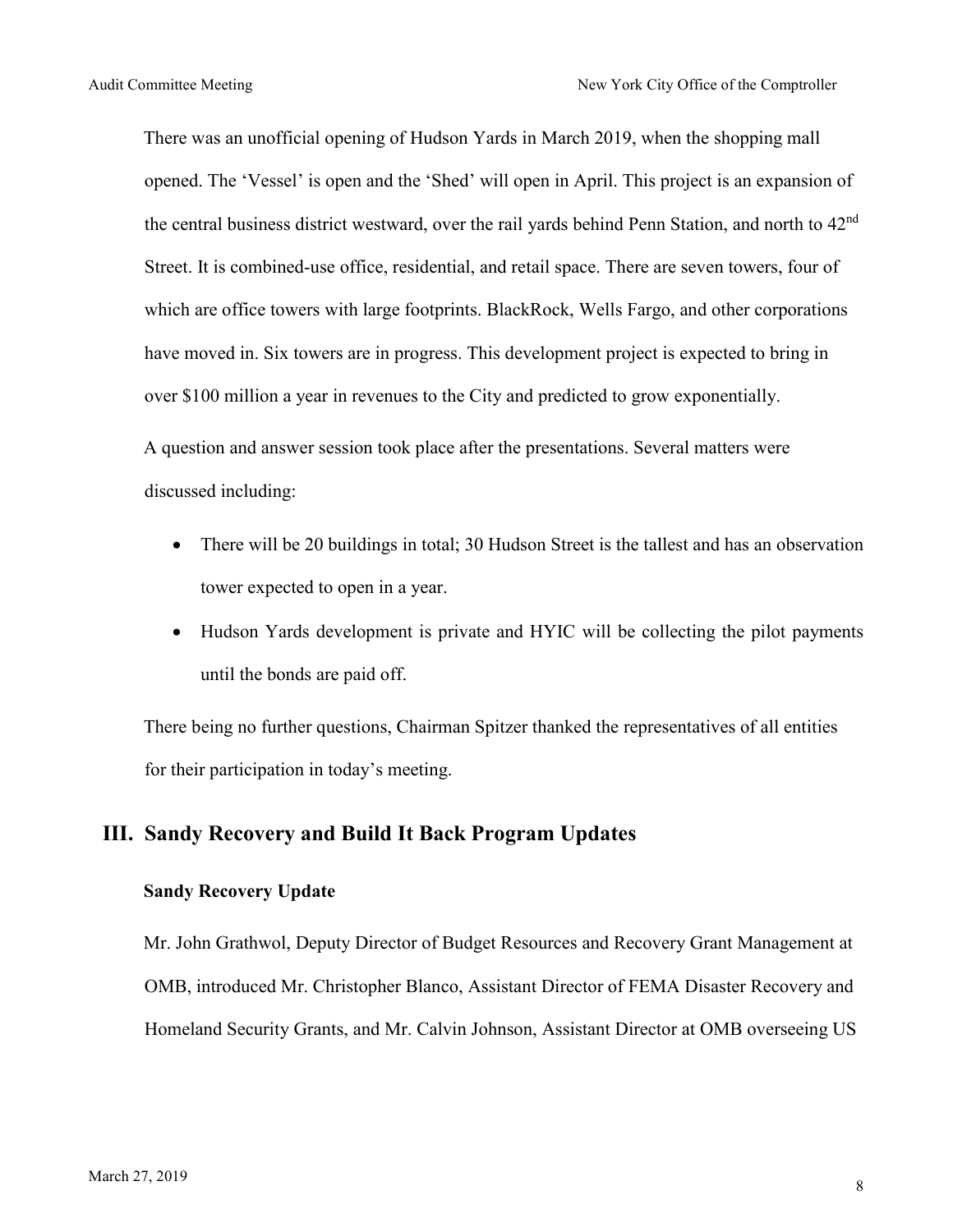Department of Housing and Urban Development's (HUD) Community Development Block Grant Disaster Recovery Program (CDBG-DR).

Mr. Grathwol provided a presentation on the Sandy Recovery Grant Program, which was created after the 2012 landfall of Hurricane Sandy that left an estimated \$20 billion in damage and economic loss. With the assistance of the New York City Office of Emergency Management (OEM), computer models have been created and reviewed for future disaster preparation and it is urged to take advantage of the federal funding received to build as much resiliency as possible with existing programs. The total program is approximately \$15 billion, with \$10.6 billion of FEMA's Public Assistance (PA) and \$4.4 billion of HUD funding. An overview was provided of the FEMA PA program, which described the differences between FEMA and HUD in this recovery process. FEMA is the federal agency responsible for managing emergencies and disasters and FEMA PA is a primary source of funding for City-like services providing 75 percent cost share which can be raised to 90 percent for disasters exceeding \$1 billion. The New York State Department of Homeland Security Emergency Services is the primary grantee, with The City of New York as a subgrantee. Management of the Sandy Recovery Program is tied to strong internal controls and administration. The portfolio is close to \$11 billion and will continue to keep going up. There is still work to accomplish and the presenters expressed their appreciation of the continued support of agencies and partners in the City.

There is a relationship with New York State Department of Homeland Security Services going back to 9/11.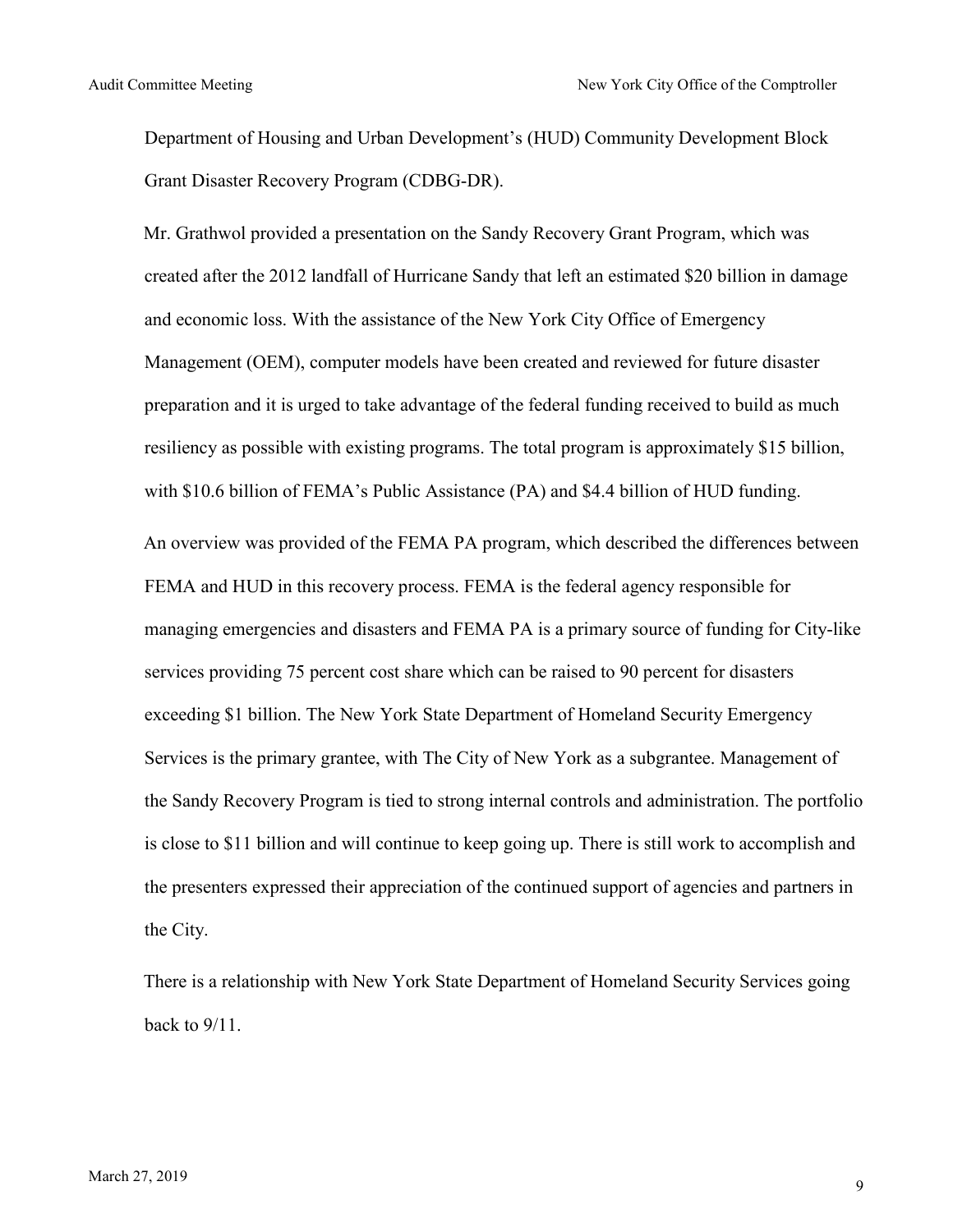The City of New York has been receiving community development funding from HUD on an annual basis for 40 plus years. This block grant allows the City to allocate funds to cover a variety of unmet needs, including resiliency funding to protect investments. A block grant of \$4.4 billion was received across three allocations and over 75 percent has been reimbursed that targeted different types of recovery programs, such as assisting homeowners and tenants of multifamily and public housing. The Build It Back Program is a single-family housing recovery program where a significant piece of grant funding is going. Highlights of the resiliency programs to protect the coastline of New York City were reviewed and charts were shown representing the share of federal dollars moving into the hands of grantees. Statistics and metrics presented illustrated the varied processes necessary to manage \$4.4 billion in funding.

A Grant Management System database was created to assemble documents associated with reimbursement packages and allows work with the City's Financial Management System and HUD's reporting system. The East Side Coastal Resiliency project is scheduled to break ground next spring and the Two Bridges neighborhood project is currently in design.

The Grants Management System is not ready for use outside of these two areas at this time. A lot of the system is tailored to individual needs of each grant and there are differences between how grants are managed through the system.

There being no further questions, Chairman Spitzer thanked the representatives of the Sandy Recovery Grant Program for their participation in today's meeting.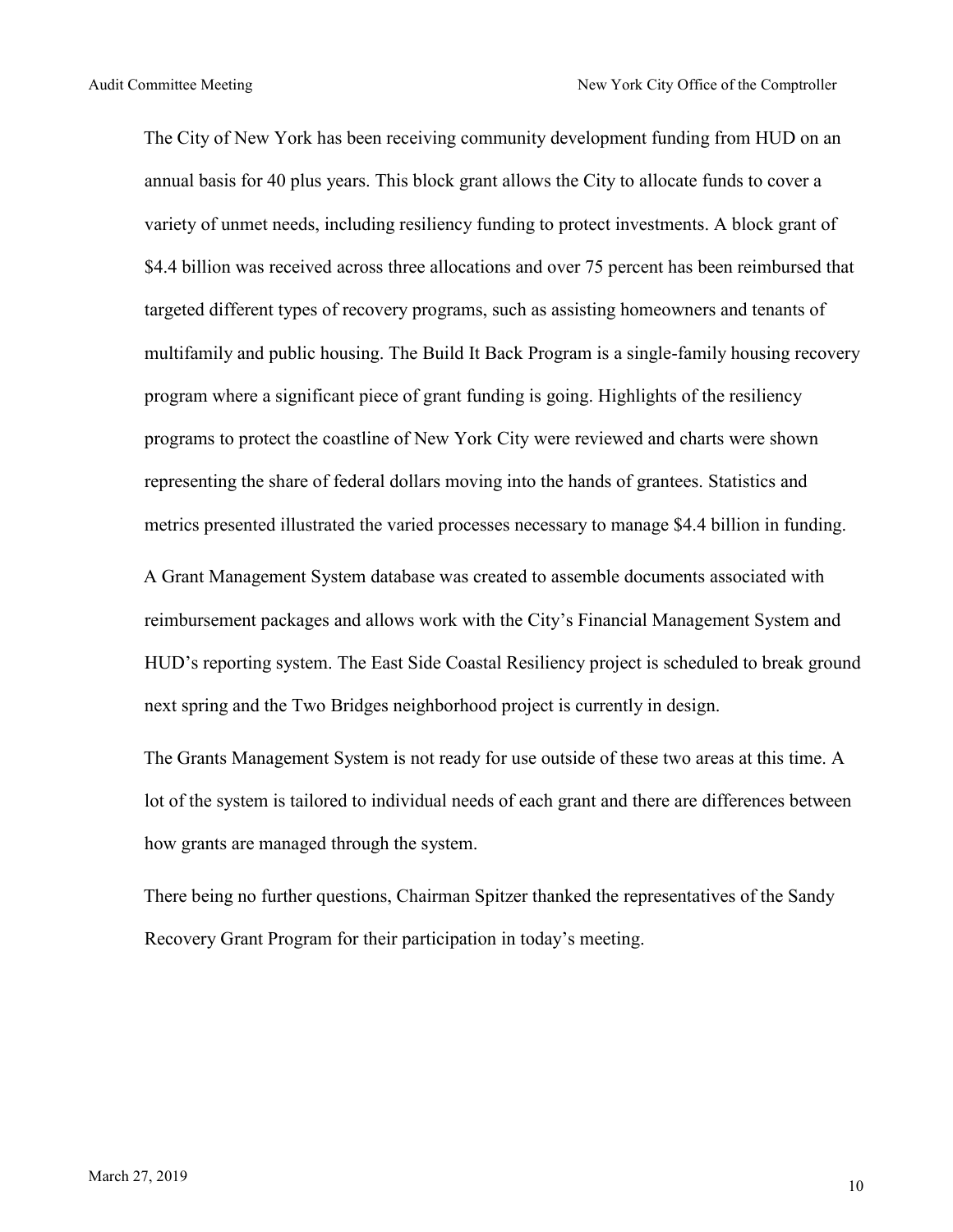#### **Build It Back Program Update**

Ms. Amy Peterson, Director of the Mayor's Office of Housing Recovery Operations, provided a presentation for the Build It Back Program. This program was created to help single family homeowners recover, rebuild, and restore the neighborhoods and communities impacted by Hurricane Sandy. In 2012 and 2013, damage assessments were conducted to characterize severe, major, and moderate damage. Build It Back launched in June of 2013, and the Stafford Act laid out the order of disaster benefits. Hurricane Sandy was unprecedented and many areas were not mapped in the designated flood zone. Work was expensive and complicated and included changes in flood maps, changes in flood insurance, zoning changes, as well as the complications of elevating homes.

In 2014 the Department of Design and Construction was brought in to assist in the creation of a prequalified list of contractors and strategies for accelerated construction and control of costs. An accelerated Build It Back Guide was created and, in 2017, a modular home program was started. Sandy Recovery Workforce One is an opportunity for people who live in communities to rebuild the communities. Build It Back is in the finishing stages and the closeout process has begun with the bulk of the remaining work linked to infrastructure. CUNY Center for Urban Research was hired to conduct an attrition study to make sure those needing assistance were served. Overall, 20,000 applicants registered with the program, with 26 percent never going forward with an application. The Attrition Report helped inform lessons learned for moving forward and more detailed recommendations included utilization of the case management system linked to FEMA, The Small Business Administration (SBA), other systems and possibly staggered funding. Discussions continue on how to prepare the City for the future to maximize